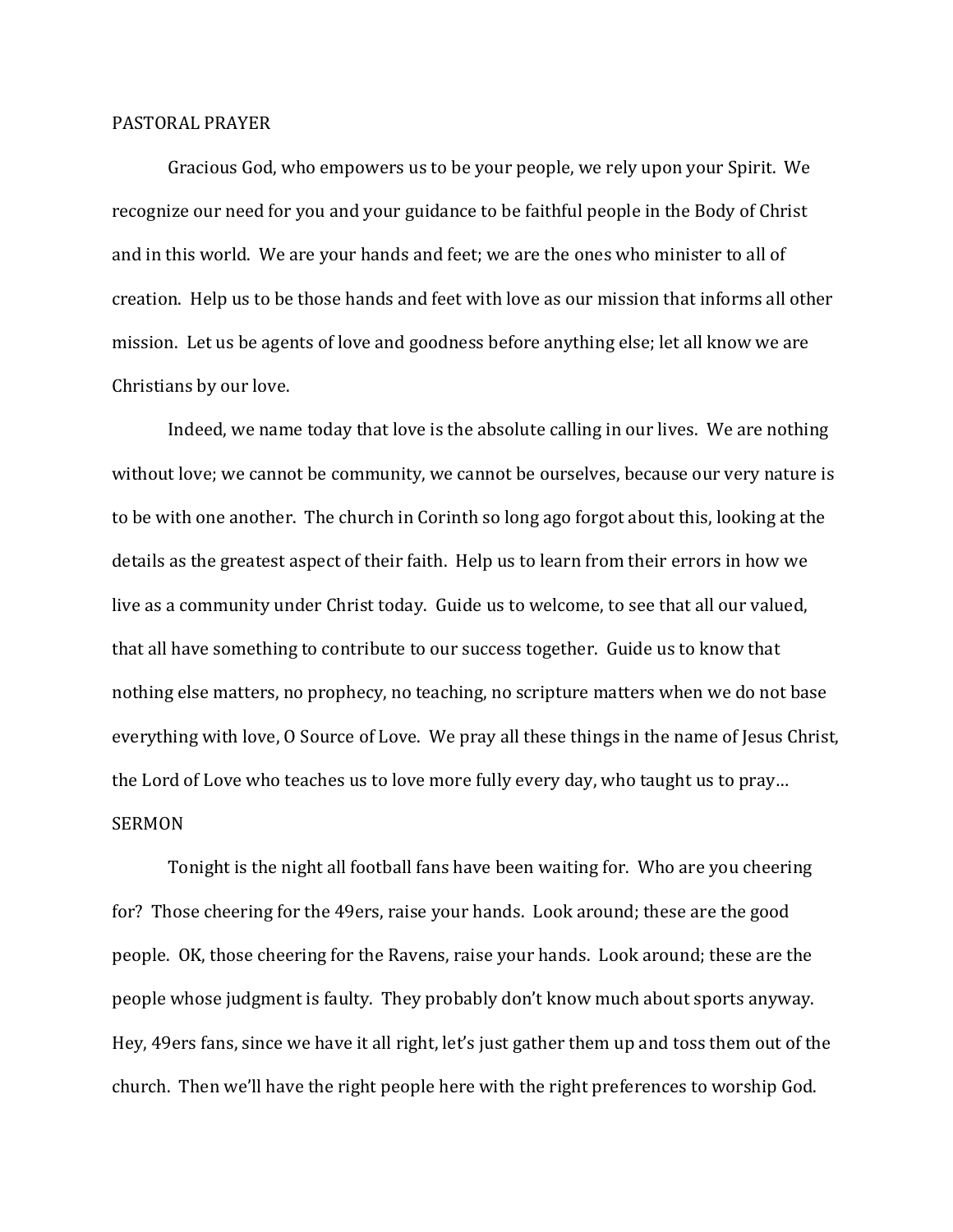Now how does that sound? It doesn't sound very fair, does it? We are just starting to catch a glimpse of what the Corinthian church was like.

 It's fun to have our different preferences in sports. It's what makes the competitions so great. We can shake our hands at the end of a well-fought match and congratulate or console each other. In that way, it's just fine to be divided when we talk about a game. That changes when we take the competition beyond the game. Two years ago, at the beginning of the 2011 baseball season, the San Francisco Giants took on the Los Angeles Dodgers at Dodger stadium. The game was rather ordinary; the Dodgers beat the Giants 2-1. What will go down in infamy is what followed the game. A 42-year old man who happened to be wearing Giants gear, left the stadium after the loss. Dodgers fans, full of themselves and looking for trouble, came upon this man and beat him senselessly. He fell into a coma with brain injuries, this man who happened to be a paramedic and a father of two. He has slowly progressed toward healing. He even got to see his Giants play live in the World Series this last year. Fortunately, time could heal his physical wounds, but there is something deeper here. This is where sports goes wrong. Sports is meant to be a fun pasttime, but it often becomes the center of many people's sense of meaning or self-esteem. They get wrapped up in the competition outside of the field, court, or rink, and that's when competition goes too far. Competition can be very, very destructive, because inherent in competition is the implicit idea that the person you are competing against is no longer a person; he or she is an obstacle.

We live in an age of competition. The scales are success or failure. The movie "Talladega Nights" tells us humorously, "If you aren't first, you're last." Some children are raised with this thought and suffer from a consistent sense of inadequacy when they fall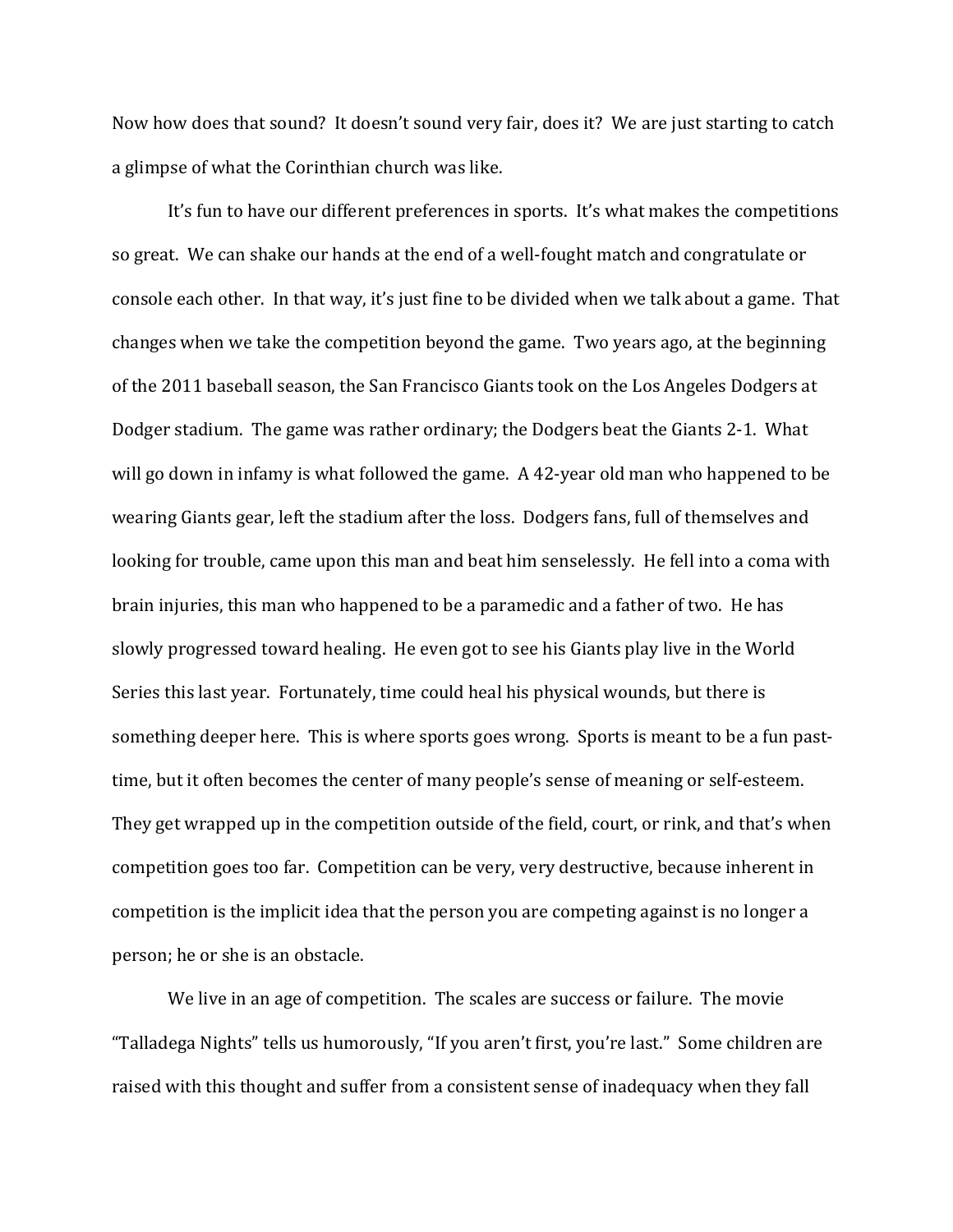short of their expectations or their parents' expectations. Life is considered a zero sum game, a game where there is always a winner and a loser. That is not our calling. The calling of Christianity is not to competition but love, for competition is temporary, of the moment. Love never ends.

 So, how about that scripture? One of your first thoughts may be, "where's the wedding?" We tend to think of the famous "Love Passage" of 1 Corinthians 13 speaking of romantic love. We even hear it set to music quite a bit in settings that are very sweet and reflective. Unfortunately, these settings do not reflect Paul's original intent. We need to start at the beginning: what are we saying about love here? How is love defined? The original Greek has three forms of love: eros, philios, and agape. The Greek here is not talking about eros, romantic love. It is not even talking about philios, brotherly love. It's talking about agape: unconditional love, the love that is always used when Jesus talks of love and God's love toward us. With this in mind, let's reread some of the passage, in the tone that Paul originally intended. (Rereading of 1 Cor. 13 in angry tone).

 That's not exactly the type of thing you want to hear at a wedding. What is easy to miss in a standard reading of the text is that Paul is frustrated. We heard about the Body of Christ in last week's scripture reading from 1 Corinthians 12, the fact that we are all one Body, different but unified in Christ. What unifies us in the Spirit of Christ? That discussion just setting this up. Now we get the full payoff. What unifies us in Christ is love. Paul is not just laying out a theological idea. Paul is not just giving us a new image. Paul is virtually on the edge of tears, ready to shake the congregation and say, have you forgotten the point? The point of the Christian life is love!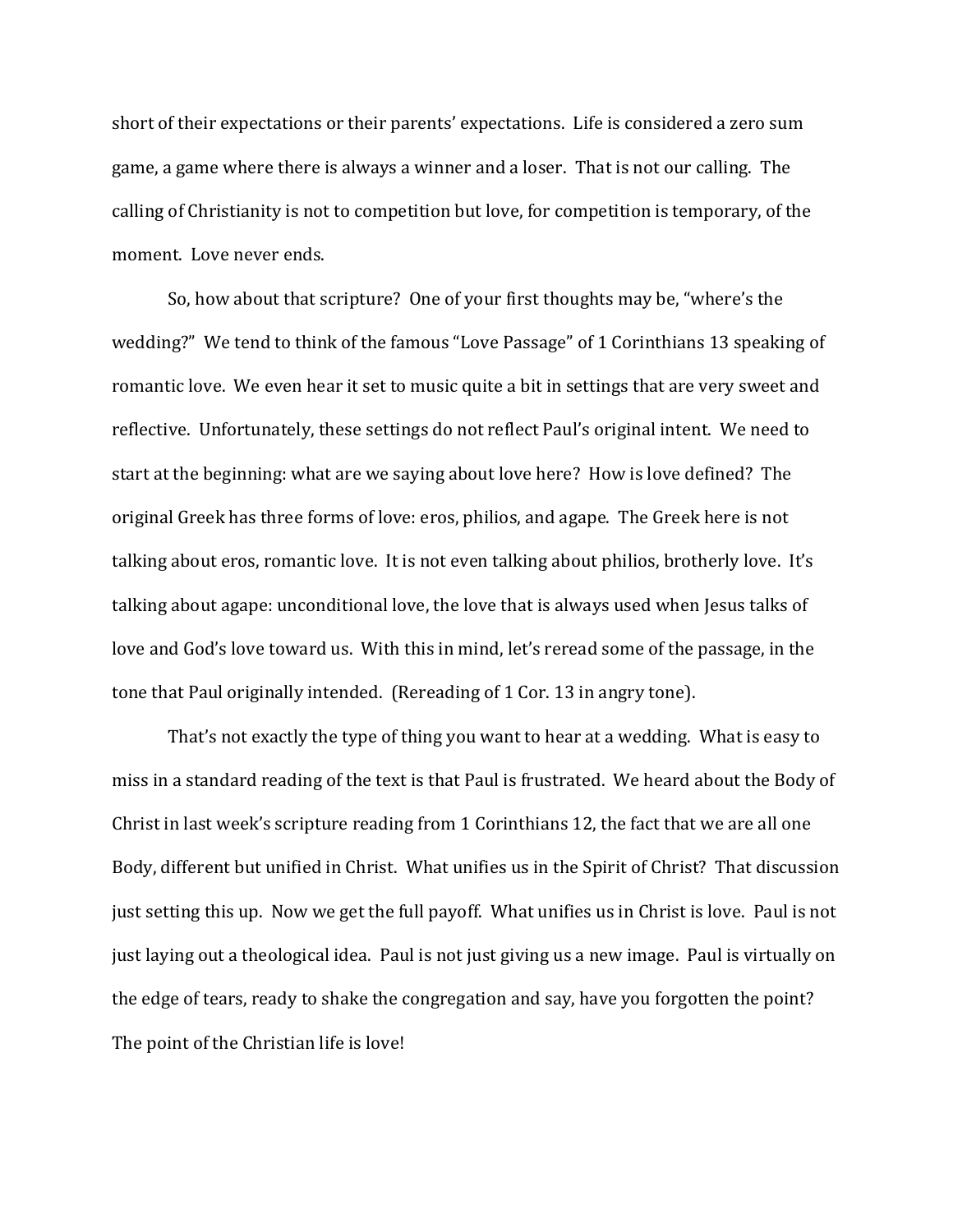The Corinthian church, like any church, had their problems. It may not have been as surface level as what team they cheer for, but they were clearly missing something absolutely necessary. They were stuck in a dispute over what gifts were the best. They rated spiritual gifts from the most important to the least important. They essentially made the church a club where you had to have the right credentials: you had to be favored by God enough to have the right gifts. If not, they kicked people out of the church. Paul wrote in response to this disturbing news these ideas about what the church is truly about: community based in love. Now, let's be clear: Paul's intention here is not to make love sound great. He does not want to make you feel all warm and fuzzy describing a lofty ideal. He's unhappy. He's saying that change and reorientation need to happen now. The descriptions of love often contrast with what the community thinks is best. It's not about the gifts: they are finite. They only last a short time. They are important, though. Paul does not bash the spiritual gifts of the community, but Paul is saying that these other things make no sense if you do not undergird them with love. Prophecy is worthless. Speaking in tongues is no more than an unimportant skill. Knowledge is a pastime. Faith has no meaning. They have no lasting power.

Paul is telling us that when we focus on the spiritual gifts as the most important thing, we are looking at who is better, which is selfishness. We are following our own tail when we do not doing what empowers the gifts. We can see right off the bat. When he is saying that love is not envious, boastful, or rude, he's saying: "This is what you are doing. There is no love here!" It reminds you of the passage in Mark 9 when the disciples argue which one of them is the greatest. Jesus doesn't buy into the debate. "Whoever wants to be first must be last of all and servant of all." The gifts come secondary to the power behind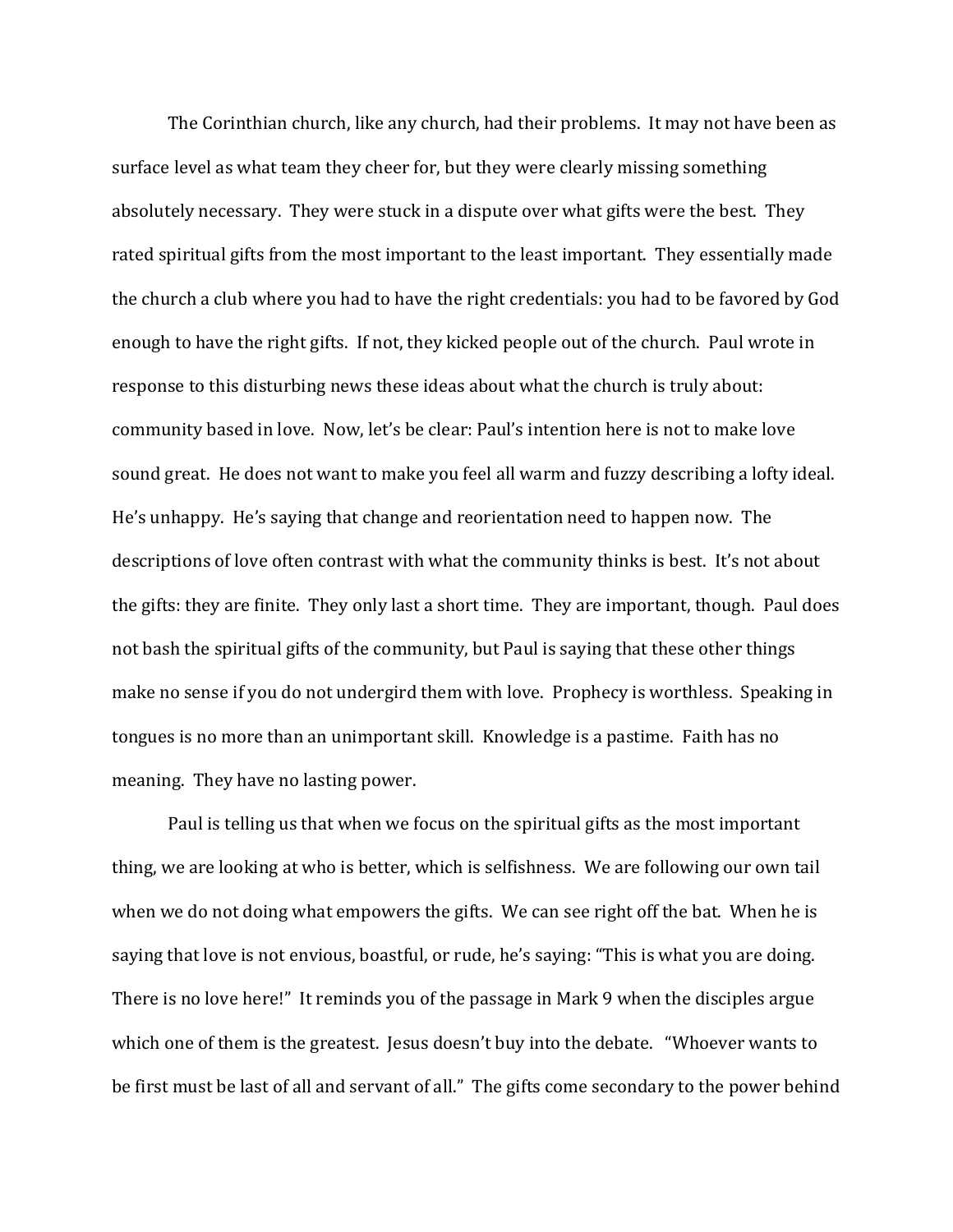them. We are focusing on gifts for ourselves, but love focuses on the other and the other's benefit. Love empowers selflessness.

 I think that while this scripture was written to a certain community for a certain reason, the message is still as clear as ever. The church as a whole is very much like the Corinthian church to which Paul wrote. Whether intentional or not, we often see churches that label who is worthy of God and who is not. A story broke out recently about a congregational meeting that went to an Applebee's for dinner. Their waitress was shocked when she got one receipt that crossed out any tip. As a large group, store policy dictated that each person pay 18% as a courtesy to their server, but one person wrote on their receipt, "I give God 10%; why do you get 18%?" The waitress posted the receipt online. She mostly thought it was funny. When it made national news, the Applebee's fired their waitress. As a fellow Christian, I see this as an opportunity sadly wasted to show God's love and the love we are called to show each other as God's blessed creation. Apparently Paul's words didn't get through. He is saying that how we treat our neighbors, how we show each other God's love: these are just as important as how we pray to God and serve God directly.

 The most important factor of love is that this is what God is. The first thing we proclaim in our Christian life is God is love. God is acceptance. God is the ever-forgiving force that validates us when no one else will. God is the Creator who gave us life and loves us all along our path. The example of Jesus, from birth to the cross, is one long string of showing us what love truly is. Jesus only called out those who could not live into love within their hypocrisy. Our calling is from God is just as reciprocal: God loves us, so we love our neighbor. In this, we follow the calling of the Spirit, we become the Body of Christ,